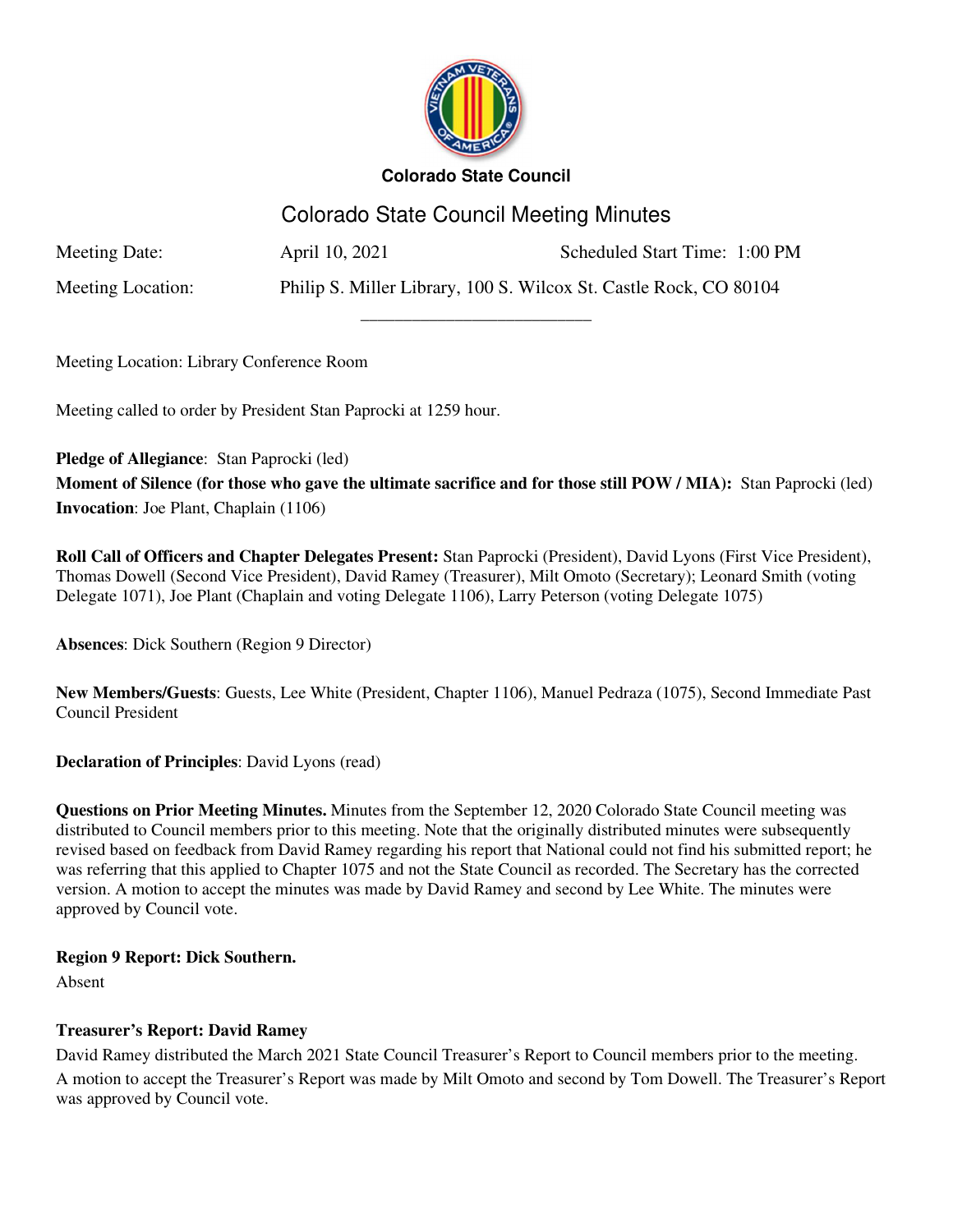# **Colorado State Council**

David will prepare the semi-annual and annual HGDP reports of usage of funds and submit to National. Each Chapter submitted their HGDP usage report to David. The Council will report their usage. Treasurer David will complete the HGDP Reports as required and submit to National.

#### **Expenses Against the Council: David Ramey**

Today's Council lunch

Expenses Against Council include a donation check to the Florence Veterans Community Living Center as part of the Council's quarterly support to Colorado Veterans Community Living Centers.

A check was written to the Honor Bell Foundation as a donation from the Council

**Reading of Communications**. There were no reading of communications by the Secretary. Copies of The VVA Veteran digest (Vol. 40 No. 6) were distributed.

#### **Member Sickness and Distress**

Chapter 1071: John Altfeltis continues to battle prostate cancer. He served as the Chapter as Chaplain for many years. Stan's wife and for Stan as caregiver.

Chapter 1075: James Kobelt, Manny Pedraza.

Chapter 1106: Lee's wife Cookie who was recently hospitalized but is recovering at home now.

Please continue to pray for all our members in sickness and in need.

Dave thanked those who donated to the ALS Foundation and the Denver Hospice in his wife Dee's memory.

#### **Chapter Activity Reports**

- Chapter 1071 (Stan Paprocki, Chapter 1071 President)
	- The Chapter is in need of a new webmaster
	- They are continuing regular calls to members (244 members) as a way to stay in touch with everyone
	- The Chapter met face-to-face for the first time since the pandemic started for their March meeting; 55 members attended
	- The Chapter donated a new flagpole to Green Mountain High School after the old pole was damaged
	- The Chapter donated funds for two benches to be placed at the Huey exhibit at Wings Over the Rockies museum; the dedication placement of the benches was to be this morning
	- A very significant activity conducted by the Chapter is the Honors Burial Program; Chapter members work with mortuaries that have unclaimed cremains in storage; members undergo a painstaking process to record all information of each and send collected data to the VA for veteran status recorded verification; recently, they identified 19 veterans for honors burial qualification at a National Cemetery; generally the honors event is held at Fort Logan; however, this year, Fort Logan refused to grant permission for the event; so the honors burial event will be held at Fairmount Cemetery on May 29<sup>th</sup> beginning at 9:50 AM with the procession of cremains; the event will be held at the cemetery's chapel; urns will then be transported to Fort Logan for internment
	- Many mortuaries refuse to cooperate with the Chapter's request due to potential liability issues
	- The Chapter has not held elections for the 2020 to 2022 year as yet; they continue to file for 90-day exemptions before filing their Chapter Election report; the Chapter plans to hold elections this year
	- The Chapter continues to conduct presentations at schools on the Vietnam War experience
	- Chapter members will volunteer at the Wall That Heals September this year
	- The Chapter will be holding a Veterans Fare this September
	- Their May Poppy Drive fund raiser is on hold with King Sooper stores
	- They recently donated to a Homes for Veterans organization.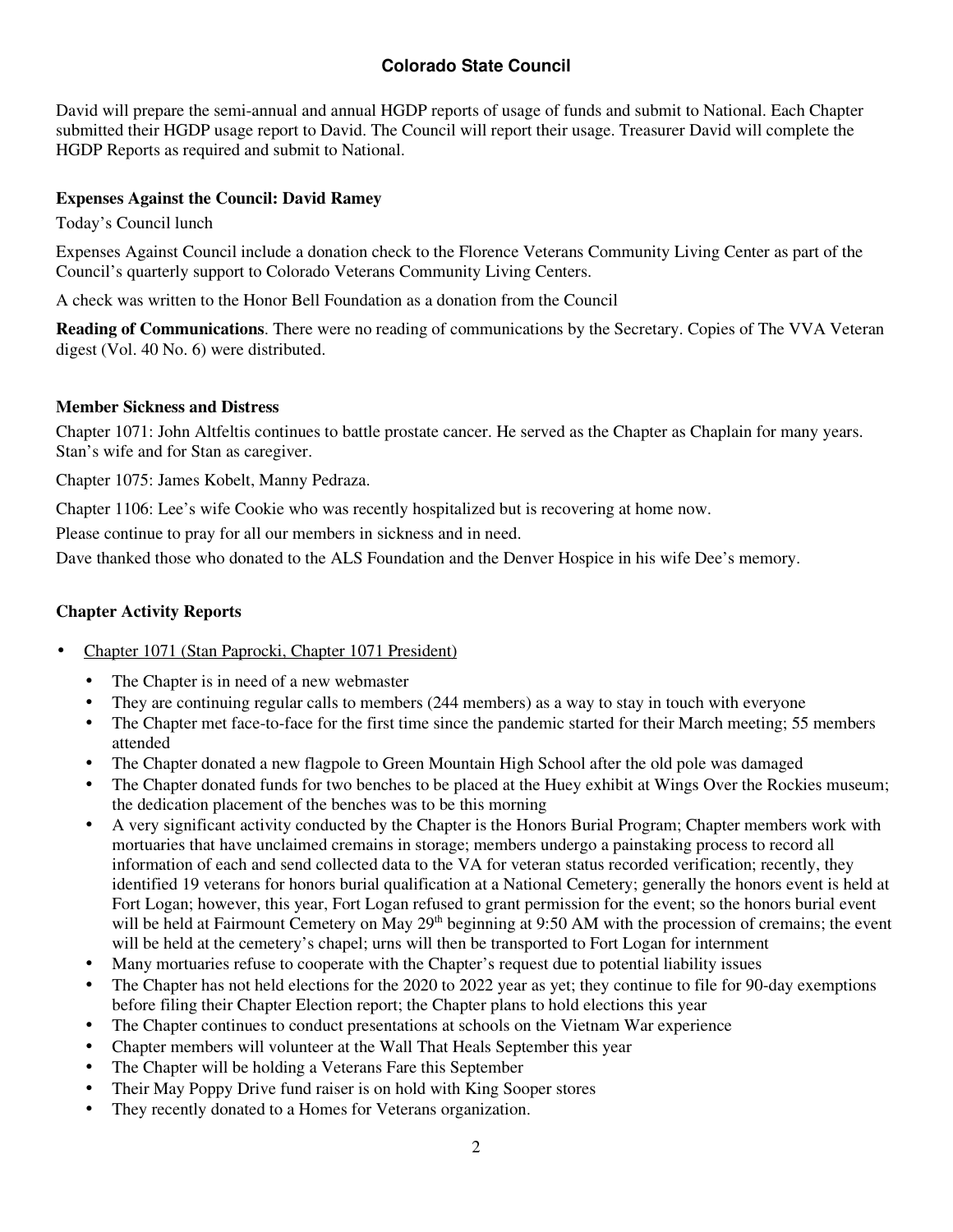- Chapter 1075 (Tom Dowell, Chapter 1075 President)
	- The Chapter will again change their meeting location to a new location starting in May; a non-profit organization that provides support o those with socialization issues recently received a large grant, enabling them to move to a larger facility at Garden of the Gods; this organization will provide a dedicated room to the Chapter for meetings at no charge
	- Chapter member Larry Peterson is now on the Honor Bell Foundation Board of Directors
	- The Chapter received seven paintings from the wife of an Air Force General; the Chapter will display these paintings at their new meeting location
	- Chapter President Tom Dowell continued with his Songs of Vietnam program to high school students; he recently did a program at Vanguard Charter School's music department; he plays 12 era songs and the students enjoy it
	- Tom also helped two high school students through the application process and the securing of Congressional letters to enter the Air Force Academy; both students will attend the Academy this Fall
	- Tom reported that today there will be eight WWII veterans at the National Museum of World War Two Aviation in Colorado Springs;
	- Let Tom know if you would like to attend an Honor Flight; he can coordinate with Mark Shaffer
	- The El Paso County Fourth of July Parade is still tentative;
	- The annual El Paso Homeless Veterans Stand Down (September  $21<sup>st</sup>$ ) is still tentative
	- Mount Carmel provides employment education and guidance for active military and retirees
	- The Chapter plans to work with the Salvation Army to support veterans in need
	- The Chapter's scholarship program will be active for this school year.
- Chapter 1106 (Lee White, Chapter 1106 President)
	- The Chapter membership is at 200
	- The Chapter will award four scholarships this year
	- The May 29<sup>th</sup> Poppy Drive is on hold while we wait for a decision from King Sooper stores
	- We plan to have our first face-to-face meeting June  $5<sup>th</sup>$  since the pandemic; this will be a combined live and Zoom meeting to enable those who wish not to attend to still participate
	- The Chapter has conducted virtual Board and Membership meetings during the pandemic
	- Buddy check calls continue with 15 members making monthly calls to each member
	- The July 4<sup>th</sup> Parade in Highlands Ranch is still tentative
	- The Chapter applied for a  $501(c)(3)$  status for a parallel organization to the current Chapter  $501(c)(19)$
	- The Cherry Creek School District is planning to hold its Veterans Appreciation on September 19<sup>th</sup>
	- The Chapter continues to support veterans in need.

#### **Unfinished Business**

- The Council will continue with quarterly donations to four Veteran Living Centers in Colorado
- Dreiling Estate funds were distributed to the three Chapters; Treasurer Dave presented the checks to each Chapter President today (pictures will be posted on the Council website)
- Chapter 1075 presented a check to the Honor Bell Foundation to support the second bell; President Stan and President Tom each presented their checks to Honor Bell Foundation Board member Larry Peterson (pictures will be posted on the Council website)

#### **Motion 1**

Milt put fourth a motion to the floor that the State Council meeting minutes that get posted onto the Council's website should not contain details of the Treasurer's fiscal report; the motion was second by Dave Ramey; the Council approved the motion